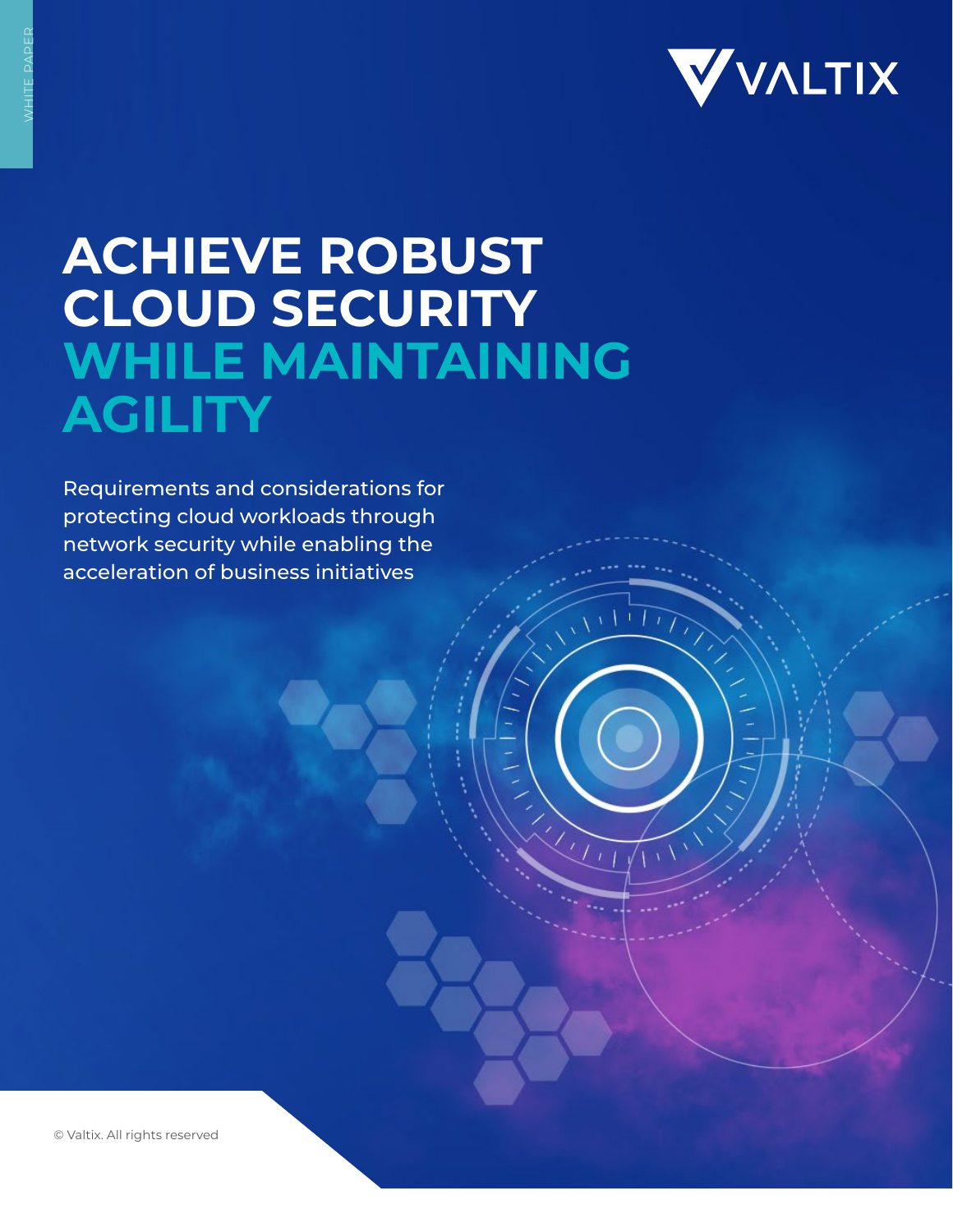## The Cloud Is Dynamic. Security Must Adapt.

In a changing world where digital transformation equals business resilience, no one would argue that a cloud strategy plays a pivotal role. But, as a result of the recent Log4J incident, organizations' enthusiasm to implement their cloud roadmap may have waned.

A recent survey of cloud security leaders by Valtix found that Log4J/ Log4SHELL was a wake-up call — 95% said the incident would change cloud security permanently.<sup>1</sup> This adds to the hesitation that many organizations already had about their cloud initiatives.

Staff shortages, lack of skills, and fractured visibility are among the many factors contributing to poor confidence in cloud security. But ultimately, the main reason organizations struggle is because they view their cloud environment as an extension of the data center. Consequently, they adopt the same old-school security design as they do on premises.

Securing the cloud entails some of the same tools that are effective for perimeter security. But the similarities end there. The cloud has unique requirements — and without meeting those requirements, your security will remain inadequate.

Some of the primary differences in the cloud include:

- **•** Dynamic rather than static nature
- **•** On-demand elasticity
- **•** Seamless scalability
- **•** Speed to deployment and business agility
- **•** Lack of control over cloud services (serverless/PaaS)

While **89%** of IT leaders believe cloud security is different, **75%** see the cloud as an extension of the data center.<sup>2</sup>

**85%** of IT leaders agree that it's more challenging to secure workloads in the public cloud than in an on-premises data center.<sup>1</sup>

**44%** of organizations aren't sure that their cloud workloads are secured to the same degree as their data  $center<sup>1</sup>$ 

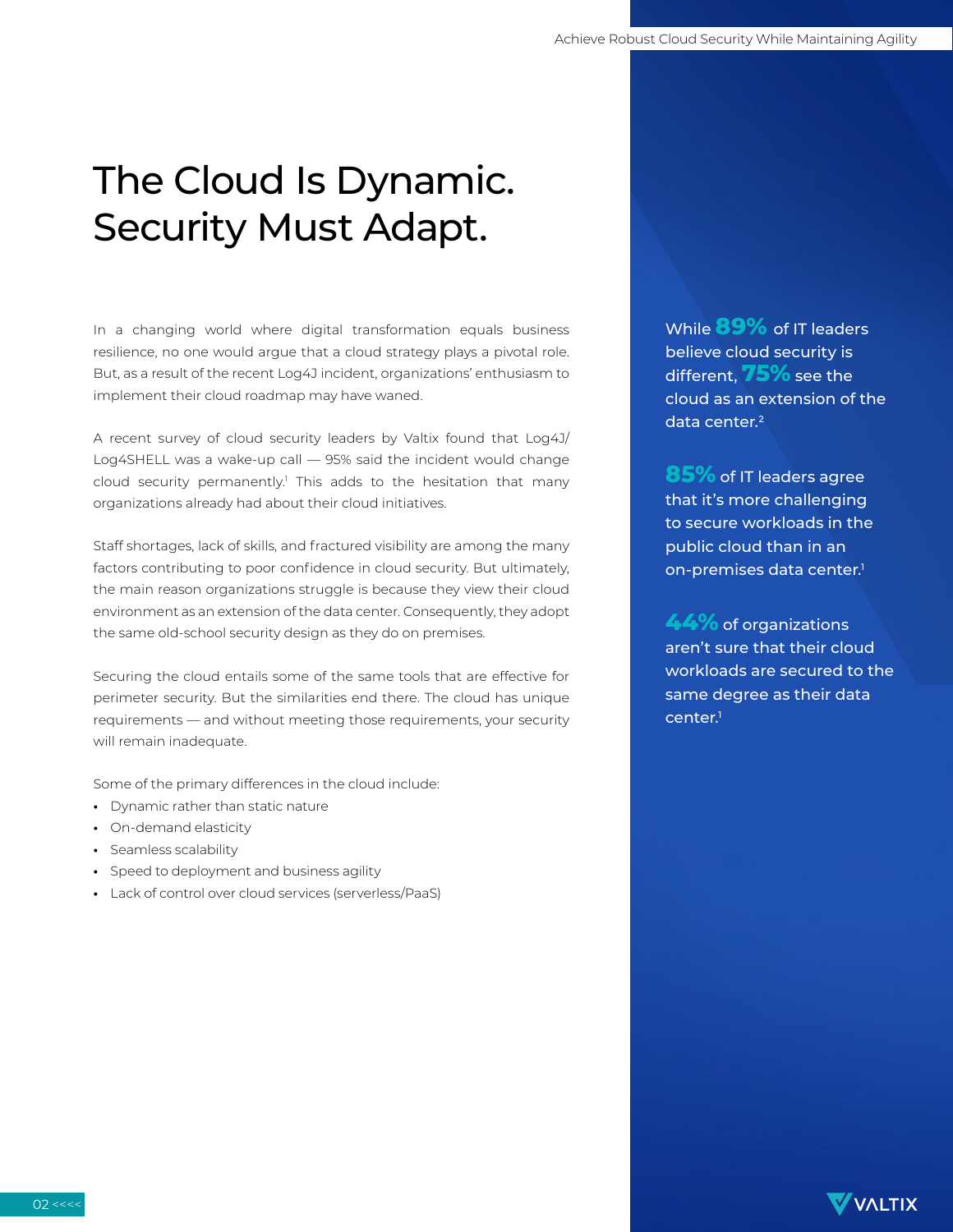Everything in the cloud is constantly changing and adapting to new conditions. Assets are highly interconnected, processes are more automated, and the dissipated perimeter makes it easy for traffic to bypass defensive measures. The threats, on the other hand, are just as sophisticated.

Security controls must evolve alongside this dynamic environment. But the traditional approach that works well on premises can't keep up with the speed of DevOps teams automating deployment of new infrastructure and deploying applications faster than ever.

While the market offers a variety of cloud security products, SecOps teams continue to struggle with security policy implementation and enforcement. The multitude of point solutions creates unnecessary work, as well as fragmenting visibility and leaving gaps in coverage. But how can you consolidate all those controls and gain a single source of truth that gives you a unified view of your environment?

The answer is cloud-native solutions. Purpose-built, cloud-native security tools were designed to meet the cloud security challenges. These solutions adapt to cloud changes dynamically, scale alongside cloud resources, and automate controls.

Strategic platform consolidation plays a critical role as well. When you can integrate visibility and control into a single system, you realize significant security benefits in terms of mean time to detect (MTTD) and mean time to respond (MTTR). Operationally, a security platform reduces integrations and ongoing operations costs while boosting security coverage. Now, you can apply this platform approach in the cloud — while ensuring that you meet the cloud's security prerequisites and that security can move as fast as your DevOps projects.



Cloud Workload Security in 2022

**Learn More**

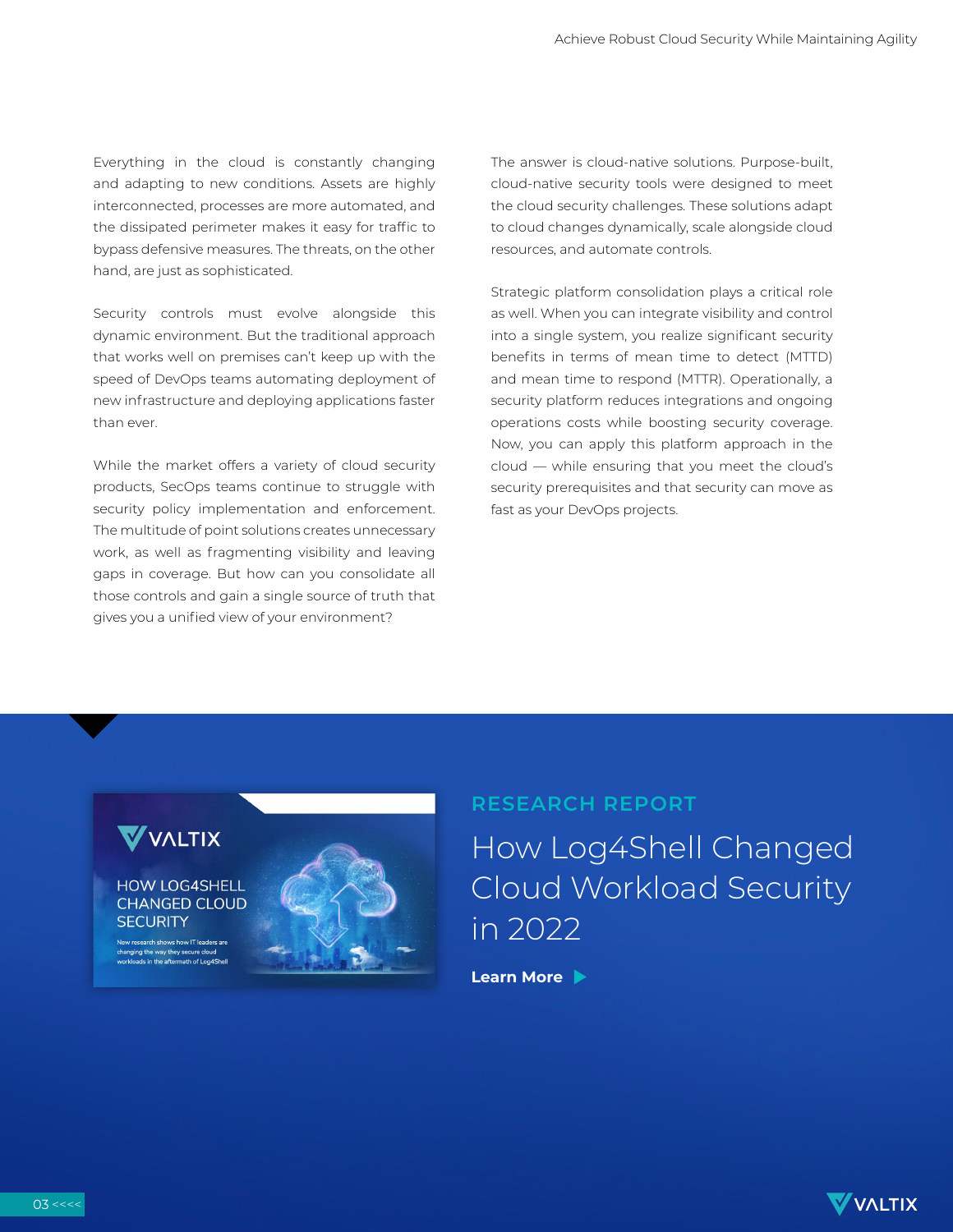### Architecture Matters: Network Security Considerations in the Cloud

While cloud infrastructure is different from your onpremises one, the same multi-layered approach and network security functions are still relevant. However, the cloud's dynamic environment dictates different requirements for network security. And security provided by the cloud vendor does not adequately protect against threats at the cloud network level.

The primary considerations for a cloud security architecture center around the cloud's dynamic environment. Security solutions need to provide automated protections while learning and adapting to that environment. Cloud-native security inherits the cloud's attributes (elastic, automated, and consumption-based).

**85%** of surveyed cloud security leaders believe that poor cloud security tool integration slows down security processes and causes security lapses.<sup>1</sup>

### **Critical Components for Cloud Security Solutions**

- **Visibility into assets, traffic, and activity:**  Visibility into your cloud environment is important — you need to know where you have workloads exposed to the internet, what network paths are open, and where other vulnerabilities exist. But that's not enough. Visibility into what's happening in the network is just as important as visibility into the security posture. Understanding the activities in the network, such as lateral movement and attacks, is what allows you to combat actual threats. This visibility is then used to create the policies that will protect those assets. **1**
- **Infrastructure-as-code (IaC):** Increasingly, DevOps teams are adopting IaC mechanisms to automate infrastructure provisioning and management as they build applications and tools such as the open-source Terraform enable them to build the applications in a platform-agnostic way with just a few lines of code. By applying an IaC model to security and eliminating manual processes, you can integrate security into the development cycle. This tactic allows you to bake security into the application rather than adding it on top — and it speeds up deployment instead of slowing it down. **2**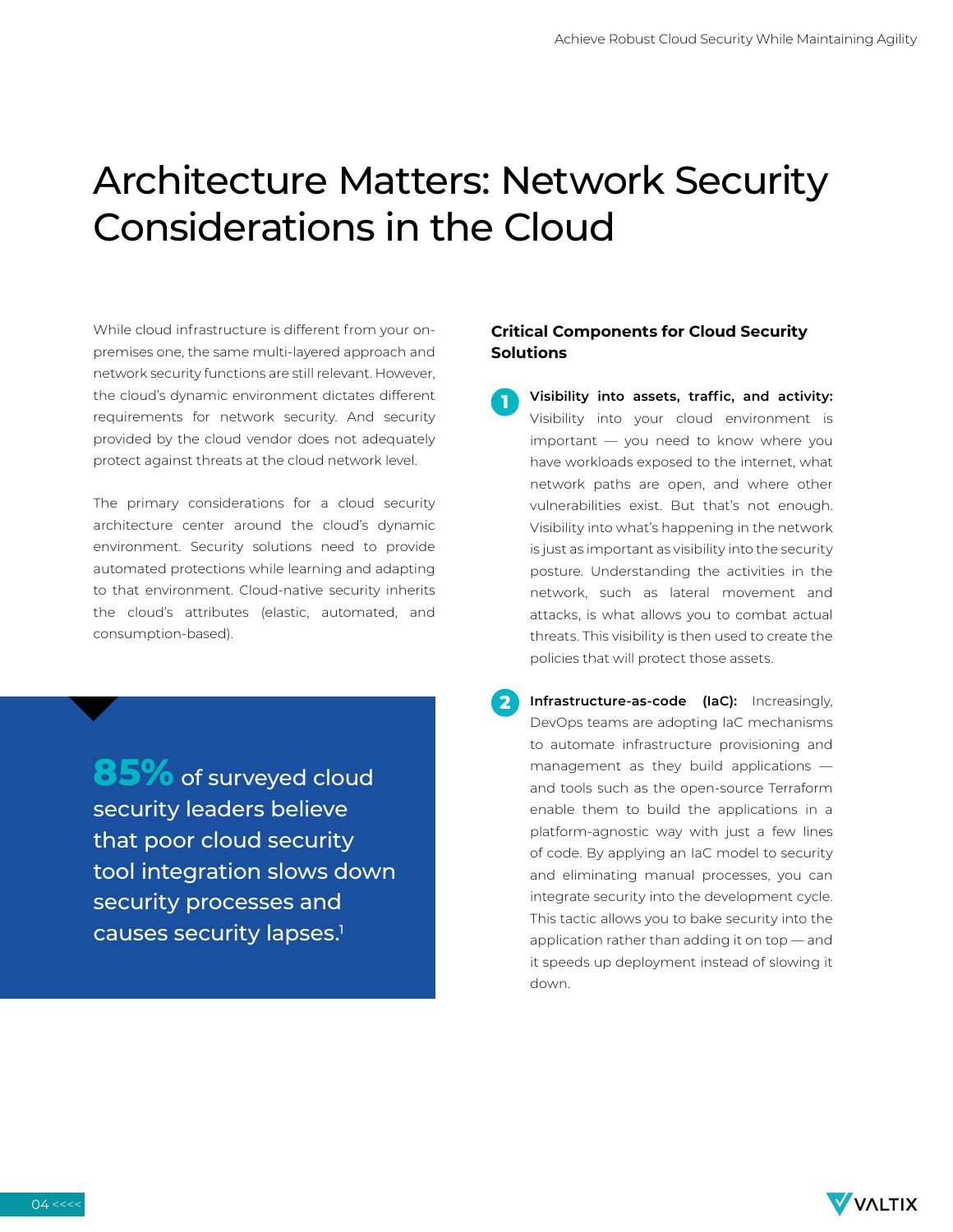**Autoscaling:** For cloud deployments, autoscaling — often with elastic resources such as on-demand infrastructure — is an important component. This enables you, for example, to dynamically increase loads during peak times even when you don't know what kind of demand to anticipate. Likewise, security capabilities should autoscale along with the cloud workloads and the applications they are intended to protect. Cloud-native autoscaling allows security to work seamlessly with applications and you don't have to think about the complex logic of different parameters and thresholds. **3**

**Workload identity and context:** By itself, visibility into the vast number of assets in the cloud doesn't have much meaning until you correlate the data between the traffic and assets such as IP addresses and applications. Traditional methods that worked in the data center, such as writing policies based on static IP addresses, don't work in the cloud because of its dynamic and elastic nature. A cloud security platform with integrated dynamic asset discovery and tagging in near-real time automatically finds the identity and contextual information for cloud assets. This enables you to both eliminate ineffective, broad-strokes security policies and better understand how well your policies are actually working.

- **Self-healing:** When something breaks down in your cloud security infrastructure, you need to take care of the problem quickly, but manual work takes time. The self-healing functionality automatically identifies security failures and autonomously fixes them. This component reduces manual errors — improving your security effectiveness and efficiency - and enables you to focus your people resources on bigger priorities. **5**
- **Multi-cloud support:** Due to the differences in architecture and the lack of standard protections, each cloud environment requires its own approach to security. Managing security separately for individual clouds adds a layer of complexity that leads many organizations to accept compromises and weaker security compared to their data center. Multi-cloud support is a core requirement that allows the consolidation of security management across multiple clouds. It ensures your cloud security solution integrates with the native controls available from each provider, and eliminates the need for the IT or security team to deeply understand each individual provider's security architecture. **6**

**In addition to these six core components, consider the effort your cloud security tools will take to deploy and operate. Like any other cloud service, they should be fast and easy to roll out and manage, requiring minimal effort on your part.**



**4**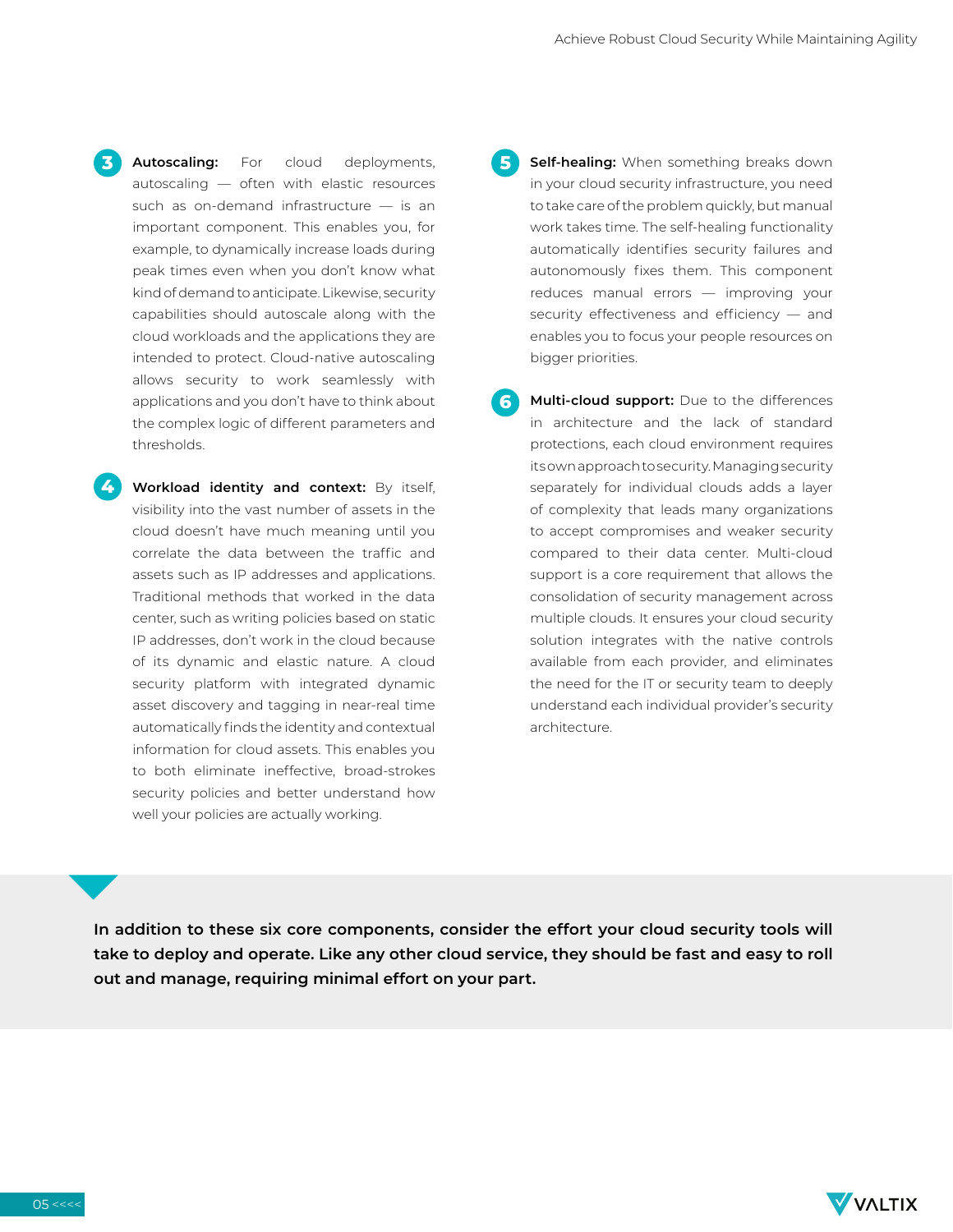#### **Capabilities to Look for in Your Cloud Security**

Many of the security functions you deploy on premises remain relevant in the cloud. The primary difference is that they need to meet the unique cloud requirements, as described in the components above.

- **• Firewall:** In the cloud, the firewall defines the trust boundaries in your environment, separates trusted traffic from untrusted, and applies policy over what type of traffic you allow in your cloud network.
- **Data loss prevention (DLP):** DLP provides visibility and control into the movement of sensitive data in your cloud environment. Security policy based on context and content defines the thresholds of monitoring, alerting, and potentially blocking of unauthorized activity.
- **• Intrusion detection/intrusion prevention system (IDS/IPS):** IDS/ IPS provides real-time protection against network attacks, exploits, and exposures in application code and operating systems that workloads run on. IDS/IPS is not only a critical security control, but is often required for compliance and is instrumental in virtual patching against exploits of vulnerabilities such as Log4SHELL.
- **• Egress filtering:** Controlling outbound destinations from cloud workloads prevents unauthorized connections (such as commandand-control communication) and data exfiltration from cloud applications.
- **• Antivirus/antimalware (AV):** Malware often plays a key role in the attack lifecycle and ransomware, of course, can wreak havoc. AV detects and blocks these threats. Networks-based AV can be effective in detecting malware signatures without the need for host-based agents, which cause operational issues and may not be compatible with every piece of infrastructure.
- **• Web application firewall (WAF):** A WAF provides additional security at the application level to defend against internet-borne (ingress) attacks, provide denial of service (DoS) protection, improve visibility into geolocation of users, and protect from malicious IPs.
- **• TLS decryption:** You have to assume that cloud traffic is going to be encrypted, and you'll need to decrypt it for full visibility and inspection.

The pace of change in the cloud is fast, and security must keep up. But with hundreds or thousands of virtual public clouds, accounts, and applications, it's challenging to adapt security to the changes quickly and fight threats proactively. One way to solve this challenge is by implementing a platform that integrates all the critical security components, boosting your effectiveness and providing single-console management that ties visibility into advanced controls.

### **Why Virtual Network Security Appliances Fail in the Cloud**

**88%of IT leaders say that bringing network security appliances to the cloud is challenging to the cloud computing operating model.1**

Organizations have used network security appliances in the data center for decades. While the natural inclination might be to continue this model in the cloud, the virtual appliance form factor is not well aligned with the dynamic nature of the cloud. The impact of adopting virtual appliances may include excessive cost, poor security coverage, and reduced agility for the business.

The disadvantages of virtual appliances include:

- **• Operational complexity** firewall providers supply unsupported scripts that require extensive cloud knowledge to correctly customize and maintain. *Result: Excessive cost*
- **• Lack of cloud native workload identity** — application IDs are not supplied for PaaS services and association with cloud workloads must be done manually against static IPs due to the lack of tagbased policy. *Result: Poor security coverage*
- **• Lack of cloud scale** scale must be manually managed, which creates a chokepoint. Lack of adequate Terraform (IaC) support means that the security is not aligned with DevOps. *Result: Reduced agility*

**VVALTIX**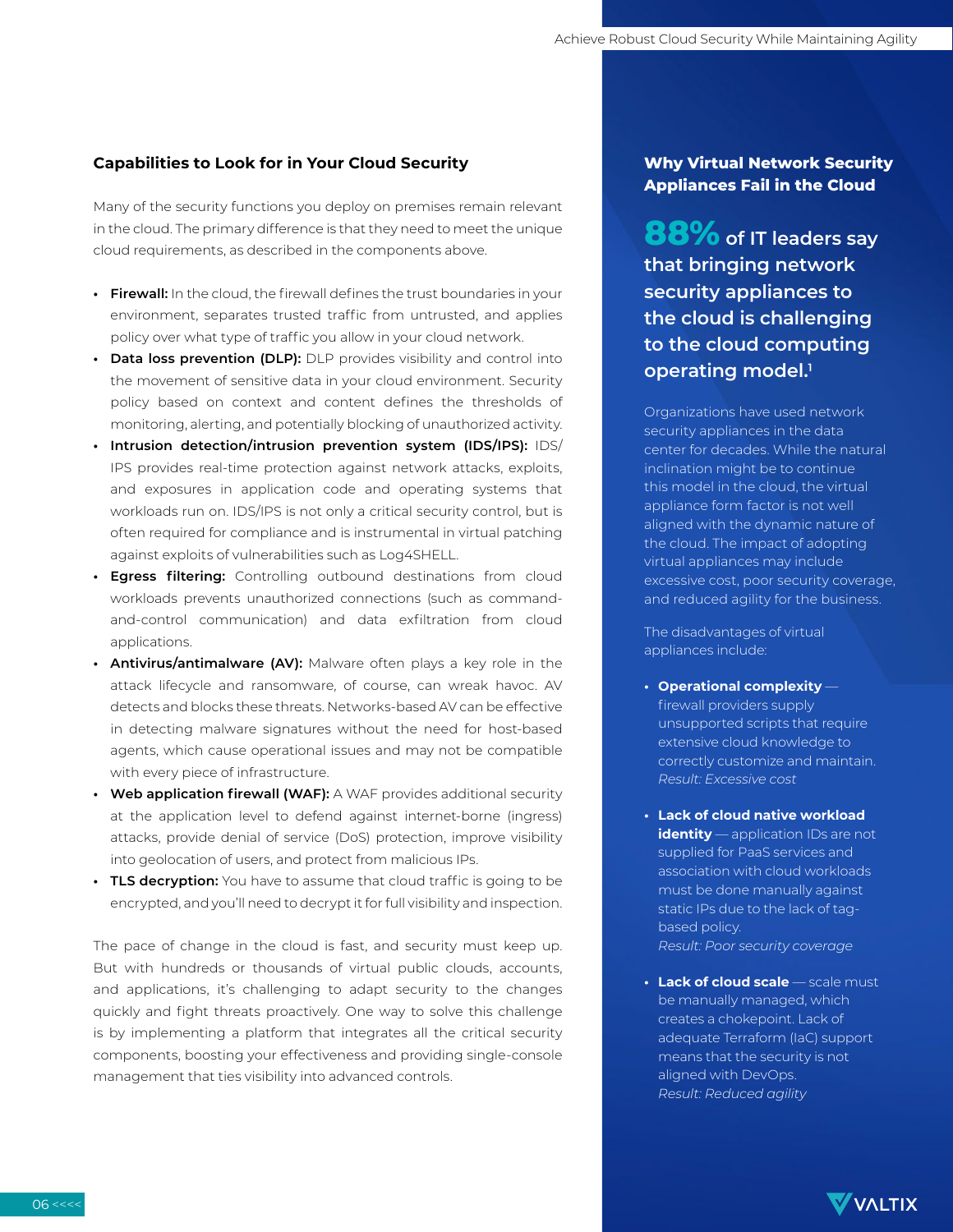## Consolidate Solutions, Simplify Management with an Integrated Platform

Similar to the data center and your on-premises environment, the cloud requires a defense-in-depth strategy. No single control is foolproof and a layered approach helps you avoid a single point of failure.

**97%** of IT leaders view defense-in-depth as essential to the cloud.<sup>1</sup>

Managing multiple cloud security solutions, however, creates disadvantages such as fragmented visibility, operations, policy, and response; inconsistent policy enforcement; and slower threat response times. A multi-cloud security survey by Valtix found that the lack of unified visibility into security controls and policy across clouds creates more work for 82% of the surveyed organizations.<sup>2</sup> This is especially a challenge since many IT and security teams are already stretched thin due to the talent gap.

An integrated platform that incorporates all your cloud security components provides a single source of truth and enables the security function to match the dynamic nature of the cloud. A purpose-built platform does much more than simply consolidating your security to save costs — it eliminates the cracks that point tools create and allows IT and security teams to move faster, save time, and identify security gaps more holistically with a single policy and a single service chain.

### **Top Reasons to Consider an Integrated Approach**

**Single policy management:** A defense-indepth strategy creates overlapping controls at the various defense points. If you're writing separate policies for each of the point solutions, you're duplicating processes and spending additional cycles before the application can go live. An integrated platform eliminates the redundancy and gives you a single policy from which all your security functions operate, saving time, reducing complexity, and allowing you to enforce policies consistently across your entire environment. **1**

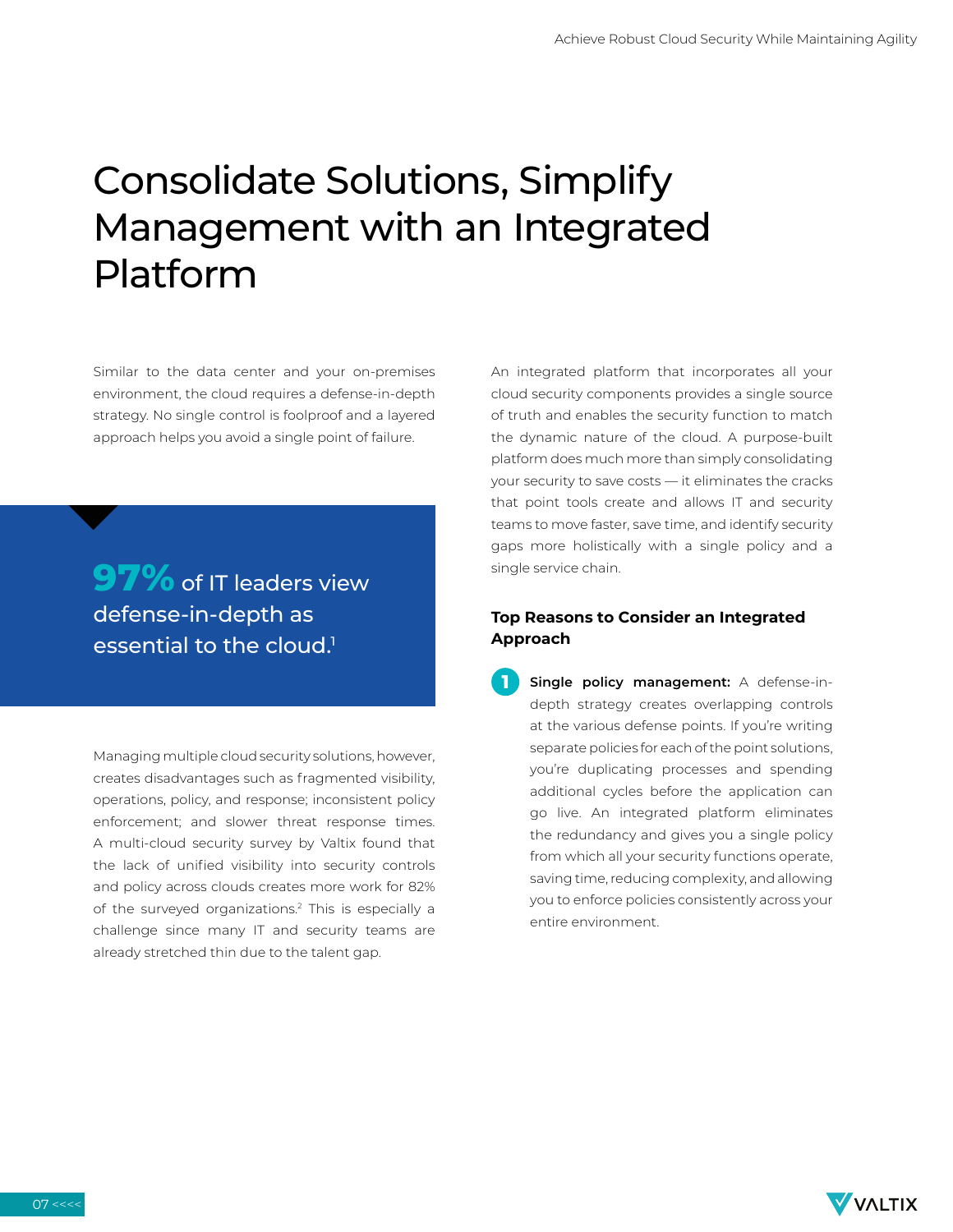- **Lower latency and higher performance: 2 3** Decrypting traffic individually for each security control so you can perform inspections adds latency and degrades performance. This typically results in either security compromises (such as foregoing resource-intensive eastwest traffic decryption) or poor end user experience. An integrated platform allows for a single-pass inspection where you only have to decrypt traffic once for all the controls.
- **Improved overall effectiveness:** A platform automates many of your security processes, minimizing the risk of error and reducing overhead. By connecting visibility at multiple points of the attack lifecycle with the ability to take remediation action, integrated security platforms provide significant improvements to MTTD and MTTR.



#### **The top three outcomes to expect from a platform model include:**

Cloud security platforms are based in the cloud and are typically offered as a service. They scale on demand to provide additional capacity when you need it and integrate with various third-party tools such as open-source automation solutions. A robust platform provides all the critical security capabilities while meeting the unique cloud components discussed earlier.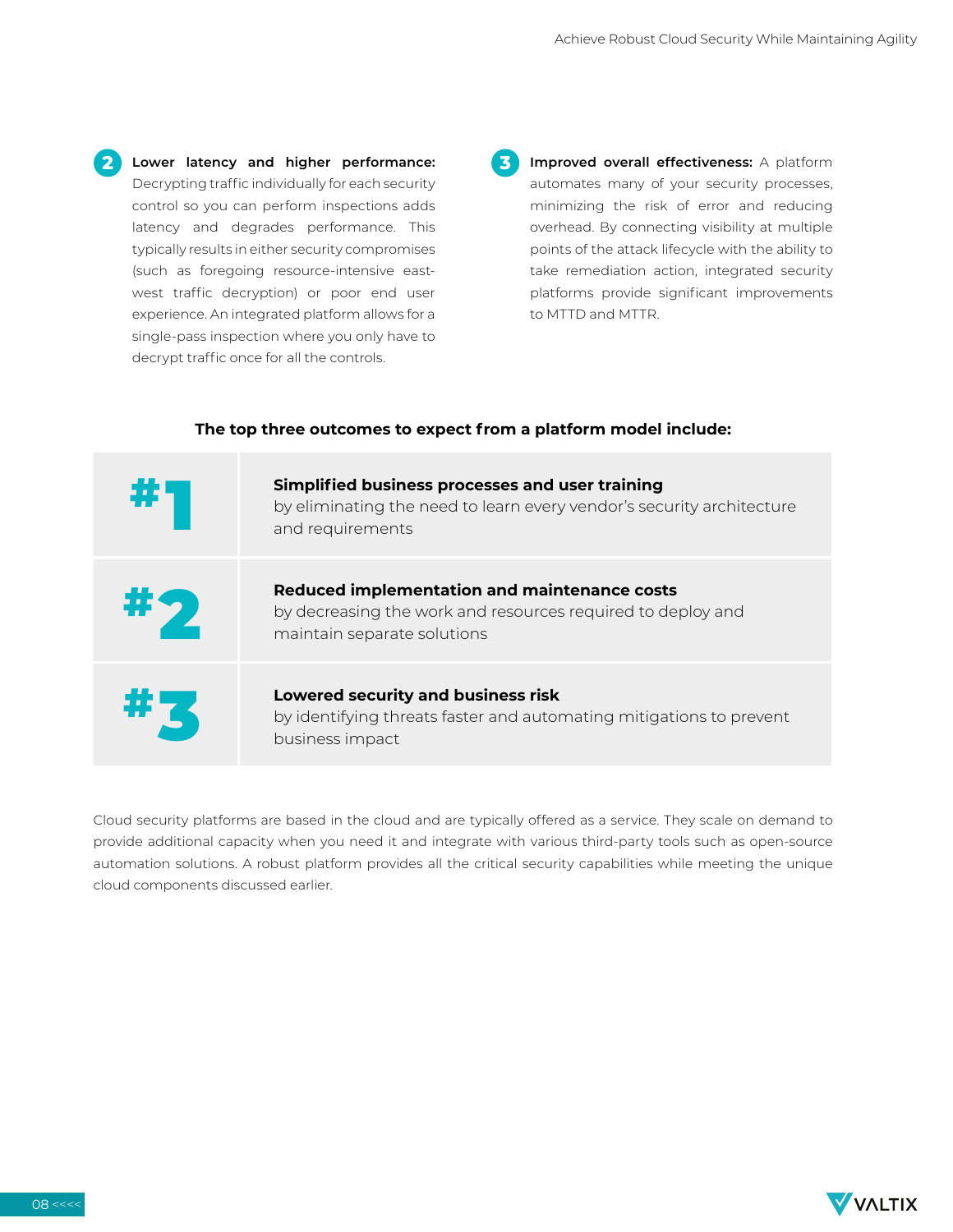### Valtix: Multi-Cloud Network Security for a Cloud-First World

Organizations view the public cloud as an essential resource for supporting their digital transformation initiatives. The last couple of years have demonstrated that agile businesses can quickly adapt in some of the most challenging and uncertain business conditions — and only the cloud provides this kind of speed. But traditional security models don't scale to the cloud.

That's where Valtix comes in. Agile, scalable, comprehensive, and robust, the purpose-built [Valtix Platform](https://valtix.com/platform/tours/) delivers an end-to-end, integrated approach to cloud network security. The cloudnative platform enables your security to move at the same speed as your cloud operations by combining core cloud network security controls and seamlessly adapting to dynamic cloud environments.

Offered as a pay-as-you-go service model, the platform works in three steps:

- **Discover** identify cloud assets and security gaps in seconds without deploying any agents. **1**
- **Deploy** enable the Valtix Cloud Gateway with one click, either in the Valtix console or through Terraform. **2**
- **Defend** configure adaptable network security based on your requirements. **3**

### **Core Valtix Platform Capabilities**

**Network posture:** Gain unified visibility into your entire cloud network through continuous asset discovery and inventory, assess open network paths, and identify suspicious traffic. Valtix also surfaces gaps in your network security coverage and offers recommendations for closing them.

**Cloud network protection:** Valtix delivers advanced network protection for multi-cloud environments, securing ingress, egress, and east-west traffic. The network protection enables you to detect and block malicious or prohibited activity, prevent lateral movement, and meet compliance requirements. Capabilities include firewall, IPS/IDS, antivirus/ antimalware, DLP, and egress filtering.

**Web protection:** An integrated WAF protects your web applications and APIs from external threats. By deploying and managing the WAF alongside network security controls, you improve security through a single-policy framework. The WAF also provides integrated threat intelligence, advanced security rule sets, and geolocation-based controls.

**Integrations:** Valtix integrates out of the box with several cloud services, such as Terraform, ServiceNow, and Splunk. You can fully automate and integrate the platform with your IaC initiatives, enable centralized workflows for SecOps teams, and enrich your extended detection and response (XDR) activities. The platform also integrates threat intelligence feeds and third-party solutions such as SIEM and SOAR.

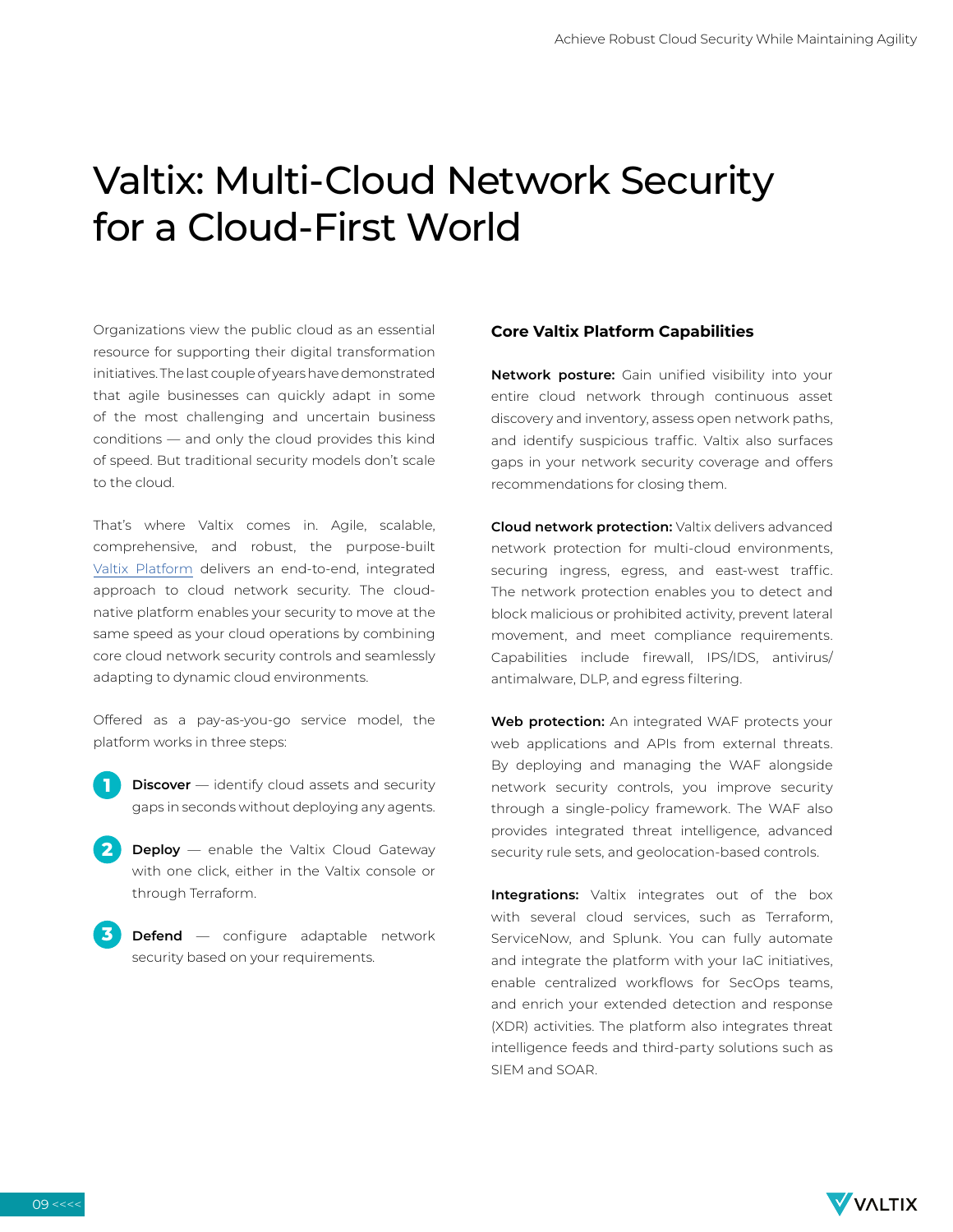

### **Benefits of Implementing the Valtix Platform**

Among IT leaders surveyed by Valtix, 96% said their job would be easier if they had one console for managing security across clouds. Valtix delivers this single-view management while continuously discovering new cloud assets and changes, associating tag-based business context, and automatically applying security policies.

### **Benefits of Valtix include:**

- **• Fast deployment** rapid time to value with flexible delivery across many cloud security architectures (centralized, distributed, or hybrid)
- **• Comprehensive, advanced layered defenses** proactive defense-in-depth through advanced, cloud-native security controls
- **• On-demand scalability** continuous adaptation, in seconds, to new assets and changes to existing apps
- **• Automation** 1-click deployment via SaaS console, IaC with Terraform, and automated security policy based on context through tags
- **• Reduced maintenance** no scripts or complicated appliances to maintain
- **• Improved productivity** 10X productivity boost thanks to consolidated workflows, easy deployment, and minimal upkeep

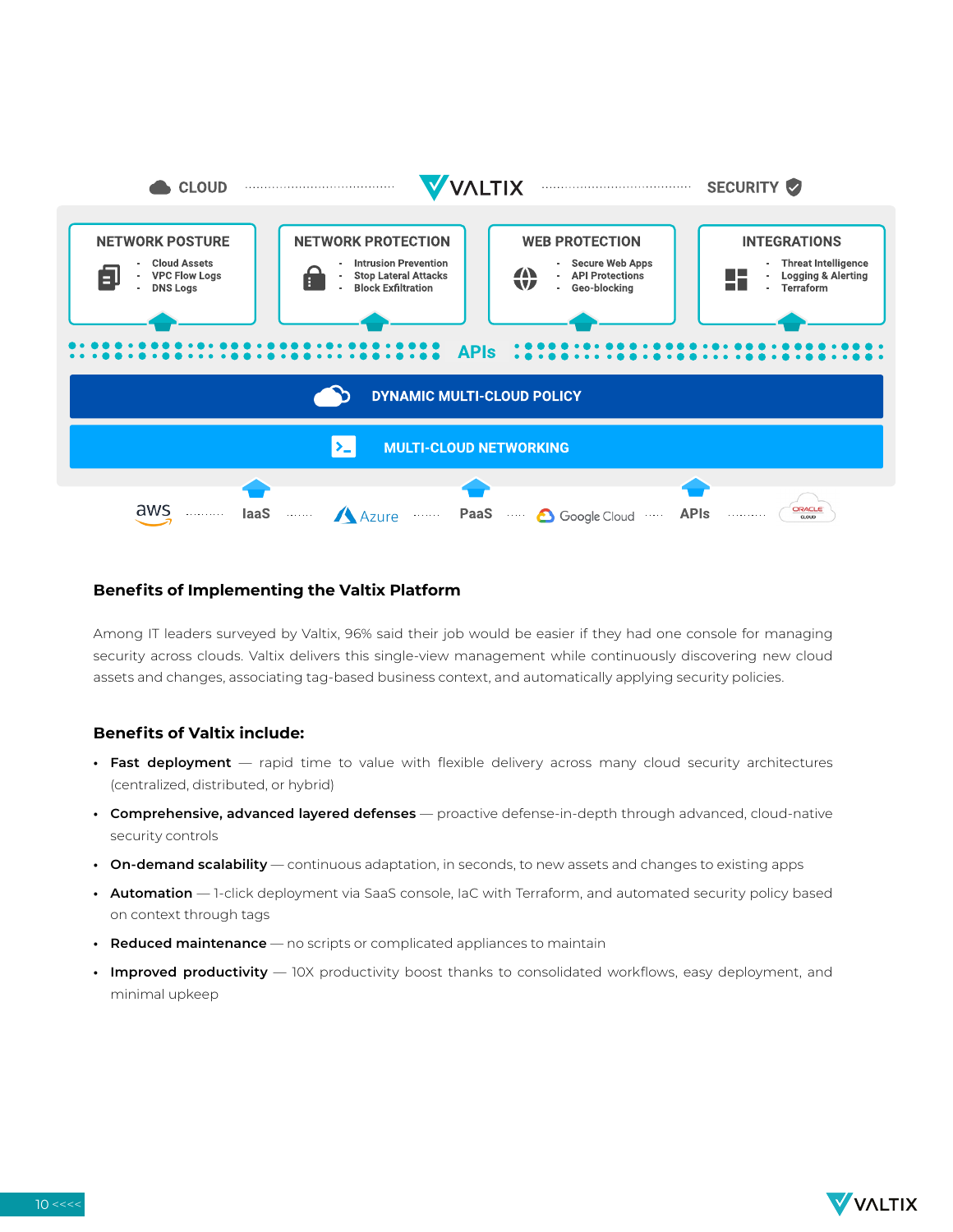### **Quantifying the Impact**

Although every organization is different, most Valtix customers derive significant business, financial, and risk reduction benefits. They include:

- **• Lower operating expenses** decrease your SIEM costs, eliminate point tools and cloud-specific services, and lower your compliance burdens to cut down on operating expenditures. *Potential benefit: \$100,000s – \$1M+*
- **• Time to market** implement security in minutes rather than weeks so you can drastically shorten your time to market and innovate ahead of your competition, gain competitive differentiation faster, and increase revenues by capturing more sales. *Potential benefit: \$1M+*
- **• Lower risk** reduce your implementation effort, roll out security faster, improve coverage, mitigate zero day exposure, and accelerate incident response time to reduce your overall security risks. *Potential benefit: Priceless*

### **Streamline Security Operations**

Cloud DevOps teams move fast, and SecOps teams are struggling to keep up. While network telemetry in the cloud is essential to detecting, investigating, and containing threats, many organizations are either not collecting it or relying on traditional methods that don't meet the unique cloud requirements.

Valtix supports SecOps through centralized workflows and integration with security tools such as SIEM and SOAR. Alerts and logs generated in the platform can be forwarded for analysis, correlation, and investigation, as well as used for enabling incident response workflows. Valtix enables SecOps to adapt to the changes of the cloud as fast as DevOps can.

### **Enable Zero Trust Security with Valtix**

Zero trust is an emerging security model that has become best practice across many industries — and increasingly, a government mandate. This approach shifts defenses from static, network-based perimeters to protect your resources, assets, and applications anywhere.

Zero trust assumes that no connection or user can be trusted implicitly regardless of location or application ownership. This model is especially effective in the cloud, where the assumption is that nothing is secure, even a trusted entity within the network.

Valtix enables an appliance-free, agentless zero trust approach through a microsegmentation architecture that prevents lateral movement across your network. You can define granular policies to enable least privilege access between (east-west) and to or from workloads (north-south) in AWS, Azure, GCP, and OCI. Segmentation is automatic across all connections and clouds with dynamic policy and cloudnative workload identity.